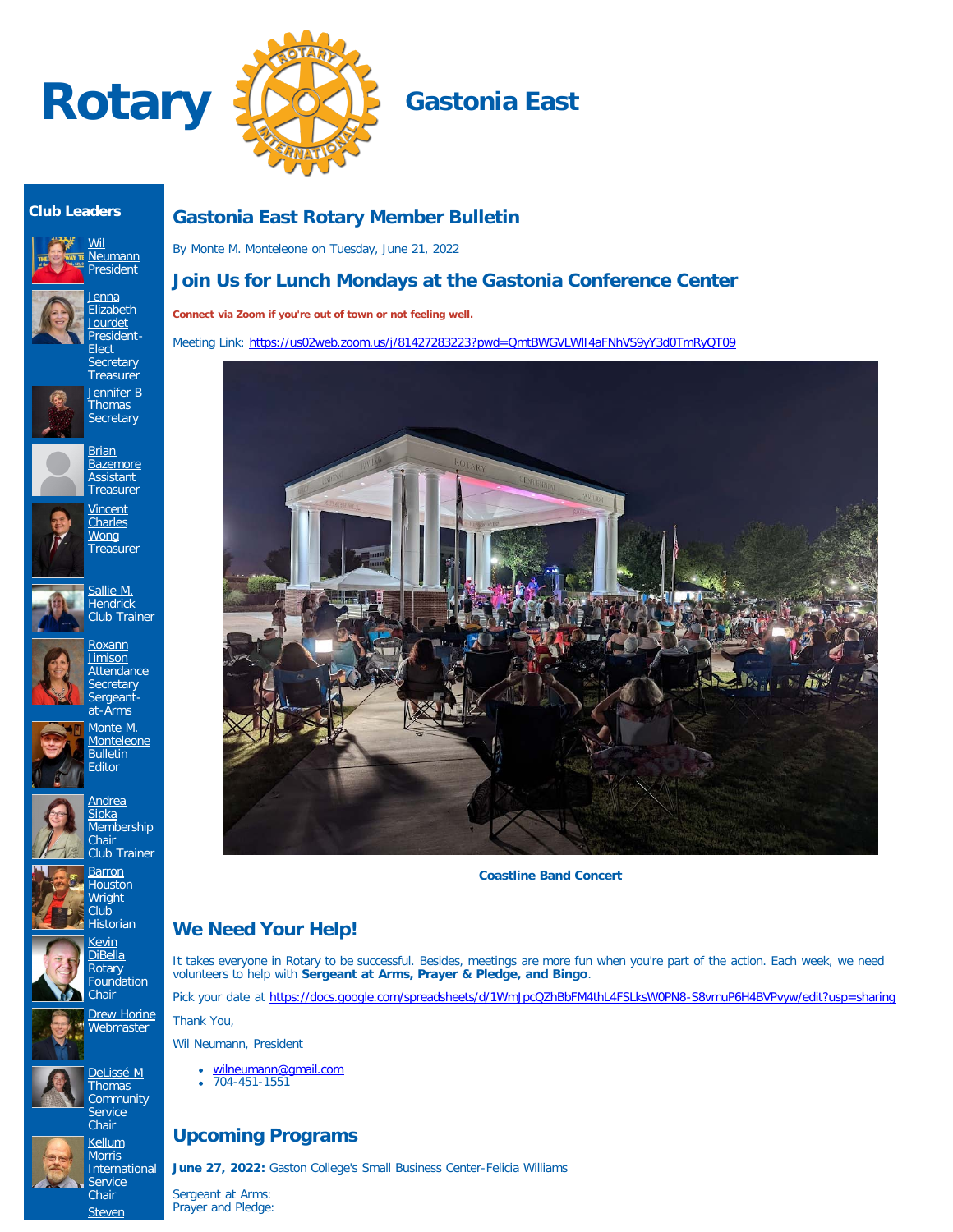Bingo: Barry Wright Member Spotlight: Doug Morgan

[D'Avria](https://www.ismyrotaryclub.org/EMailer.cfm?ID=800406009) iPast President

**[Sharon](https://www.ismyrotaryclub.org/EMailer.cfm?ID=800051679) [Heinrich](https://www.ismyrotaryclub.org/EMailer.cfm?ID=800051679) Assistant** Governor-**Gaston County** 

#### **July 4, 2022:** No Meeting-Holiday

Sergeant at Arms: Prayer and Pledge: Bingo: Member Spotlight:

#### **July 11, 2022: Board Meeting @ 11:30**: SHARE Charlotte-Julie Campbell

Sergeant at Arms: Prayer and Pledge: Steve Aycock Bingo: Member Spotlight:

### **July 18, 2022: Board Meeting @ 11:30**: Cramerton Mayor-Nelson Wills

Sergeant at Arms: Prayer and Pledge: Bingo: Nancy Brogdon Member Spotlight:

**Attention Volunteers:** If you're not able to fulfill your assignment, please contact another member to fill your spot.



**We need your help in putting on these concerts. Please see the link below to sign up as a volunteer. [https://docs.google.com/spreadsheets/d/1ZLEWRTYAeP0f\\_1KOe0L1NeMz3cBbgtqiWsGdtd](https://docs.google.com/spreadsheets/d/1ZLEWRTYAeP0f_1KOe0L1NeMz3cBbgtqiWsGdtd-qyTk/edit?usp=sharing)[qyTk/edit?usp=sharing](https://docs.google.com/spreadsheets/d/1ZLEWRTYAeP0f_1KOe0L1NeMz3cBbgtqiWsGdtd-qyTk/edit?usp=sharing)**

# **Food Needs for CAM**

For the next 2 Mondays, we will be collecting food for the Crisis Assistance Ministry. The following items are requested: **Tomato Soup Chicken Noodle Soup Peanut Butter Instant Mashed Potatoes**

[Read More](https://ismyrotaryclub.com/story/ezBulletinMore.cfm?StoryID=173161)

### **Member Birthdays**



[William A. Joles](https://www.ismyrotaryclub.org/EMailer.cfm?ID=800742114) June 30th



[Clayton M Gibson](https://www.ismyrotaryclub.org/EMailer.cfm?ID=800647542) July 1<sub>st</sub>



[Kellum Morris](https://www.ismyrotaryclub.org/EMailer.cfm?ID=76803997) July 6th



[Jerry Roche](https://www.ismyrotaryclub.org/EMailer.cfm?ID=76804012) July 9th

[Wesley Neil Styers](https://www.ismyrotaryclub.org/EMailer.cfm?ID=76804034) July 9th